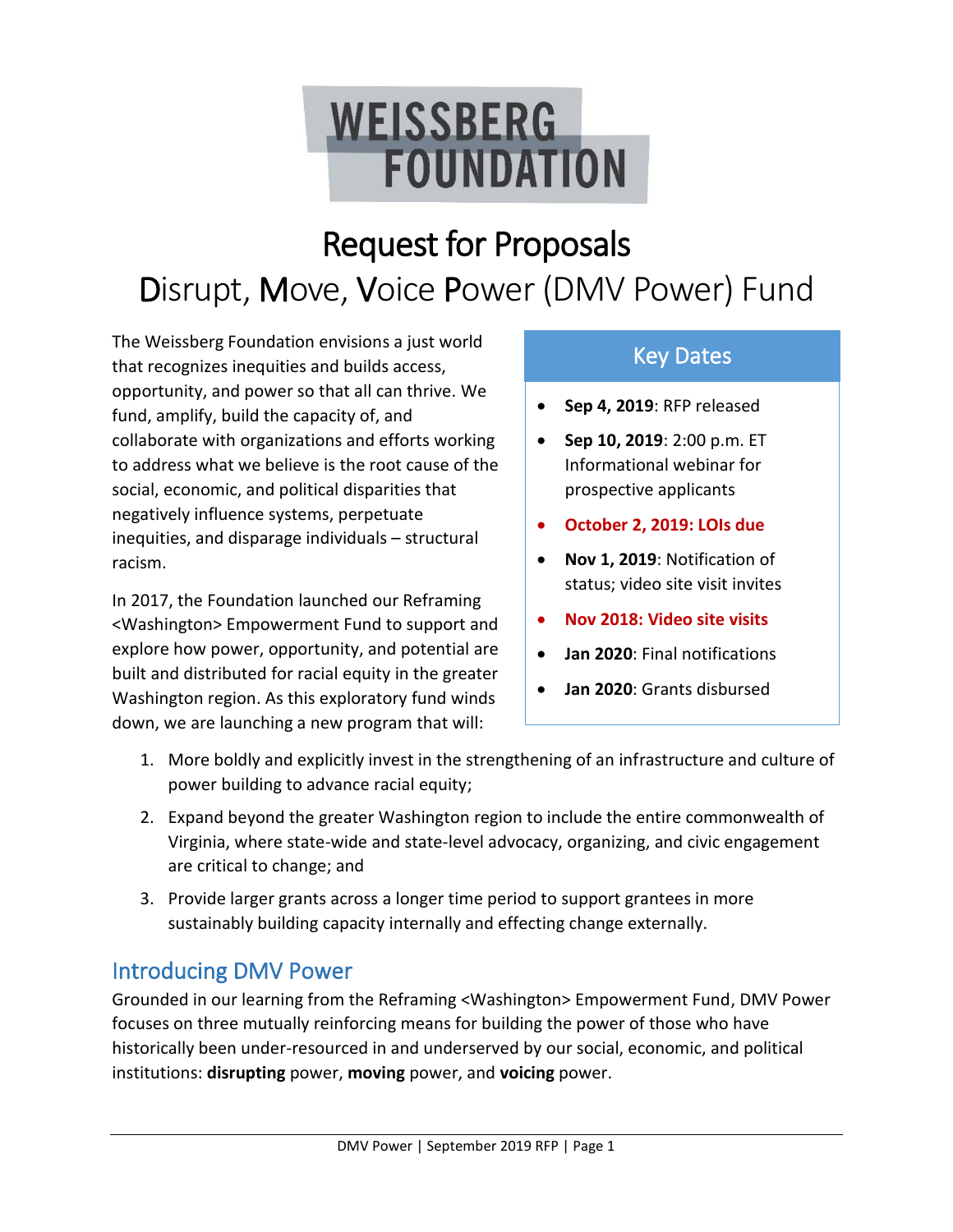- **Disrupting Power.** Through structural inequities such as racism, xenophobia, cisheterosexism, ageism, classism, and ableism deeply embedded into society's laws, policies, and values, we perpetuate a "dominant culture" that advantages some, disadvantages many, and decenters equity among systems of power. Disrupting power centers those who have been historically oppressed and leverages individual and collective power to question and dismantle white supremacy.
- **Moving Power.** Power can be built, shared, and wielded to advance social justice through advocacy, organizing, and civic engagement that centers the lived expertise and experiences of those most directly impacted by inequity and calls upon individuals across the power spectrum to collaborate for profound and tangible social change.
- **Voicing Power.** Changing the narrative around race and racism is critical for sustainable systems change. In doing so, it is essential to center and uplift the voices of those most negatively impacted by racism. Though existing power disparities and dominant narratives make these voices difficult to hear, their messages shed light on how structures, systems, and institutions have been designed in direct opposition to racial and ethnic diversity in order to benefit some over others.

DMV Power is dedicated to (1) combatting **systemic oppression** through which racism stays deeply embedded in social systems and institutions; (2) recognizing the **lived experience** that community members of color have in experiencing racism; (3) highlighting that racism is not one-dimensional, but instead that people of color live **multi-issue lives** in which inequity is multi-faceted; (4) understanding that identities are **intersectional** in nature; (5) underscoring the weight of **historical oppression** experienced by communities of color; and (6) promoting an **anti-racist** stance in advancing a more equitable society.

### DMV Power Goals

For our communities:

• POWER: People of color who are multiply impacted by systems are more empowered to advance equitable outcomes for themselves, their families, and their communities.

For our grantees:

- VISIBILITY: Organizations giving voice and opportunity to historically marginalized populations – particularly those organizations closest to and led by members of the communities they serve – are more visible and attractive to talent, funders, and other potential collaborators.
- STRENGTH: Organizations are better positioned to meet their goals to advance racial equity because they are better resourced to work effectively.

For our foundation:

• UNDERSTANDING: The Foundation deepens our knowledge about systems change to advance racial equity and grows our relationship with organizations and individuals working to advance it.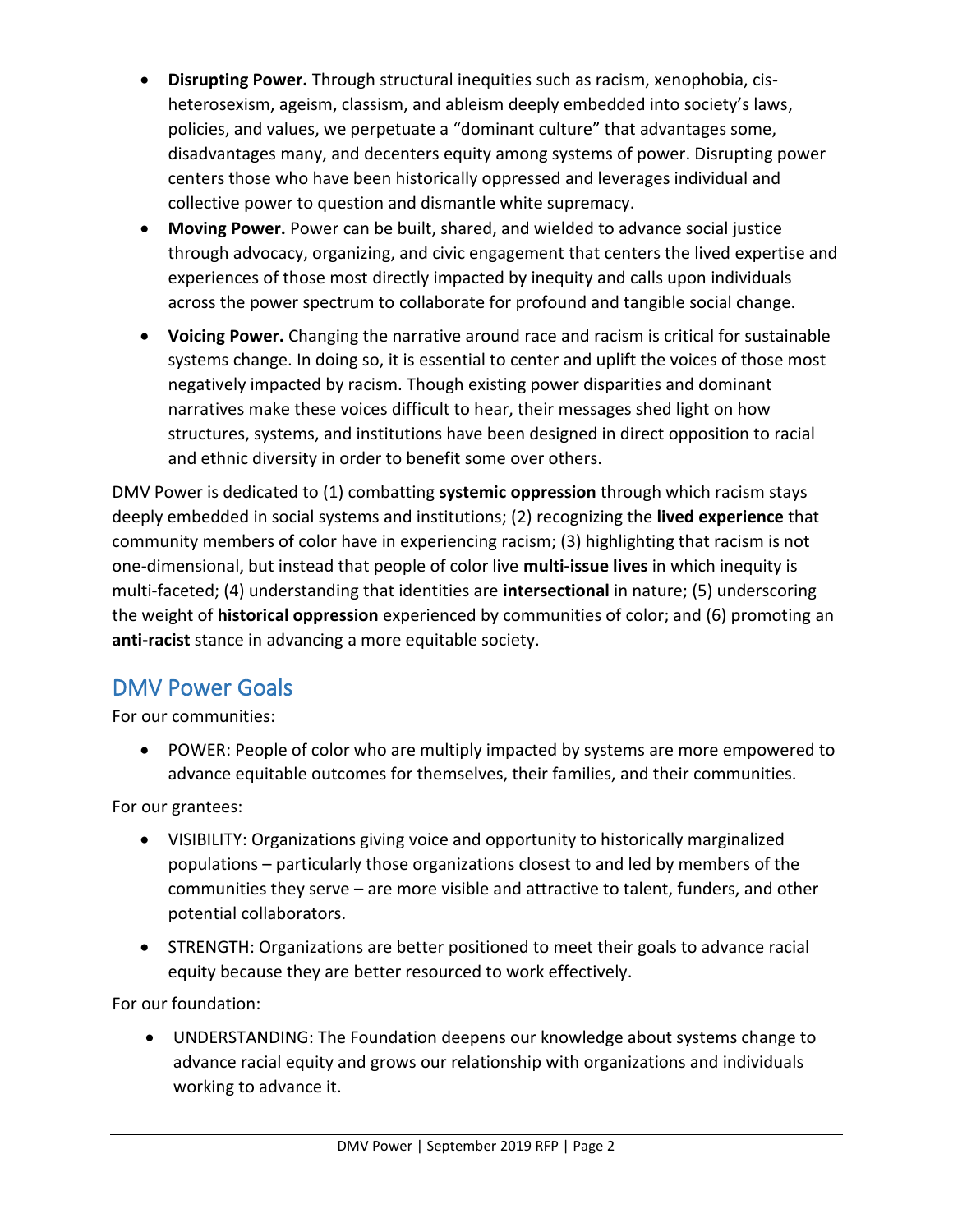• STRATEGY: The Foundation is better positioned to leverage a longer term, more comprehensive, and more effective strategy to support community-driven efforts to advance racial equity across the District, Maryland, and Virginia.

### Grant Awards

The Weissberg Foundation expects to make 8 new awards to organizations doing state-wide and/or state-level work in Virginia or local and/or regional work in the District. Each award will amount to \$35,000 a year for four years, January 2020-January 2024. In addition to these new awards, the Foundation will sustain two Maryland legacy grants from the original Reframing <Washington> Empowerment Fund cohort. All grants will support general operating expenses, unless funding is explicitly requested to support specific programs.



## Application Process

We use a three-step application process in the hopes of creating an efficient, streamlined, and less burdensome experience for both applicants and reviewers.

- **STEP 1:** Take the **Eligibility Quiz** (Appendix A), which will determine if your organization should apply for this grant. The quiz should only take a few minutes. *If you answer "No" to any of the questions, you are not eligible to submit an application.*
- **STEP 2:** If you answer "Yes" to all the questions in the Eligibility Quiz, proceed to completing the online **Letter of Intent** (LOI) *by October 2, 2019*. A preview of the LOI questions can be found in Appendix B.

Submit your LOI via our online application platform:

- **Create an account or log in:** Go to <http://bit.ly/WFGrantPortal> and set up an account with information about your organization and a username and password. If you already have an account, use your existing username and password to login.
- **Complete the required questions:** Required questions are marked with an asterisk. There are no word limits when answering questions; the provided numbers are suggestions.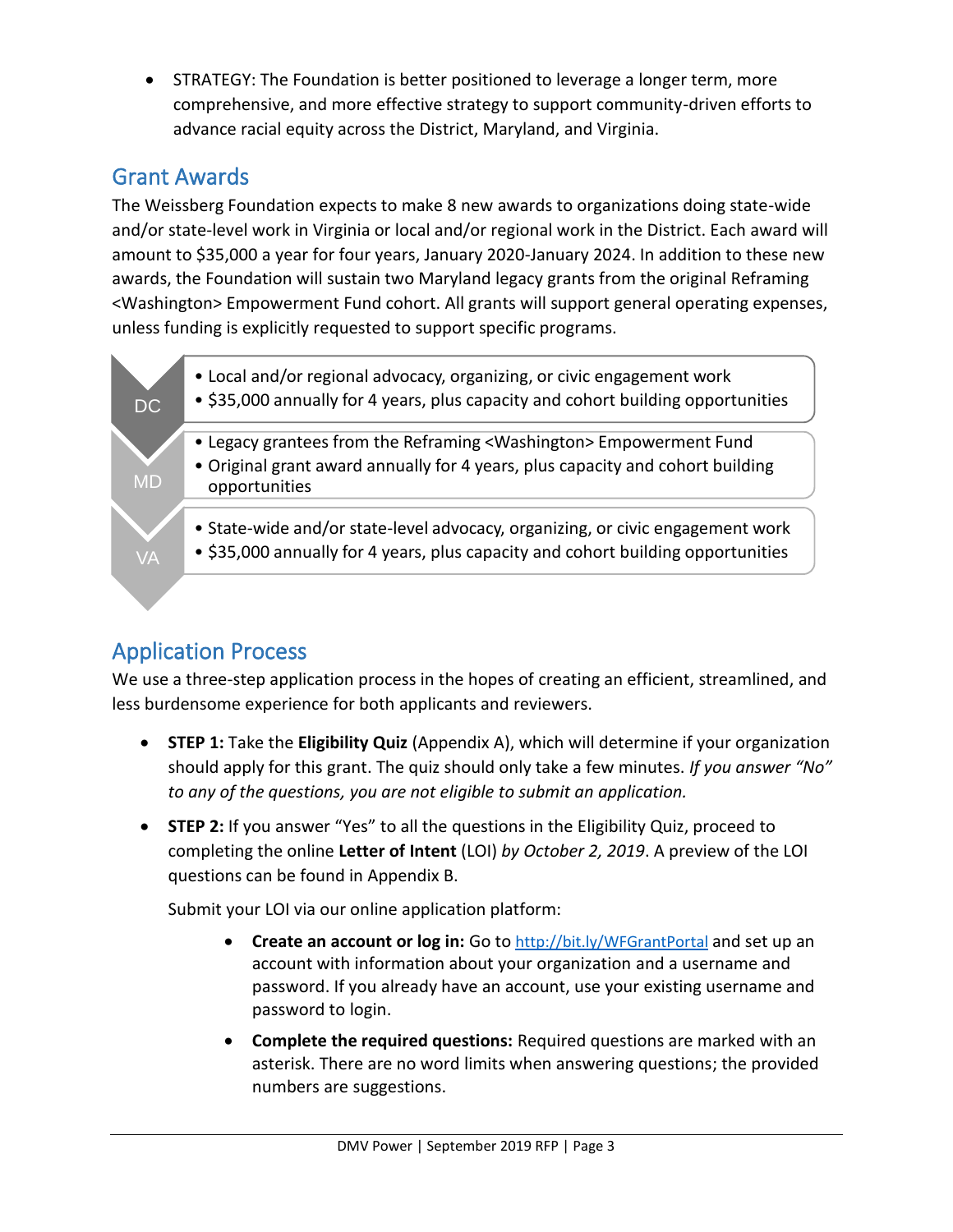- **Submit your LOI:** Follow the prompts to formally submit your LOI. You will receive an email confirming your submission.
- **STEP 3:** All decisions around the next step for applicants will be communicated via email by November 1, 2019. If you are invited for a **Video Site Visit**, you will be asked to select a 90-minute time slot in November for a virtual meeting with representatives from our grant review team.

### Review Criteria

A panel of individuals with proximity to issues related to the DMV Power Fund, alongside with Foundation board and staff, will review and assess LOIs and participate in video site visits. Strong proposals will come from organizations that demonstrate:

- A core commitment to advancing **racial equity** through their programs, operations, and governance.
- A dedication to **building power** for constituents and creating space for their voices, experiences, and stories to directly impact the work, progress, and future agenda of the organization.
- An emphasis on inclusion for those with **intersectional** and multi-layered identities to participate in and contribute to the work of the organization.
- Application of a framework of **anti-black racism** that acknowledges the depth of the history of oppression, discrimination, and violence that has impacted Black people specifically, while also acknowledging that structures and systems have been designed in direct opposition to blackness and how all individuals suffer as a result.
- **Key leadership roles** for and engagement of those closest to the issue(s) the organization seeks to advance.
- Intentional investments in developing the **leadership capacity** of constituents, staff, and board members.
- Deep **knowledge** of the issues the organization is working to address.
- Thoughtful **strategies and tactics** to advance the organization's cause.
- An intentional approach to **partnership and collaboration**.
- **Success in achieving goals and commitment to learning** from both success and failure.
- **Organizational health** as demonstrated through financial management, organizational development, and talent recruitment and management.

## Questions & Contact

Appendix C contains frequently asked questions (FAQs) about the DMV Power Fund. If you have any additional questions, please contact our program manager Leni Dworkis at [ldworkis@weissbergfoundation.org](mailto:ldworkis@weissbergfoundation.org) or 703-276-7500 x29.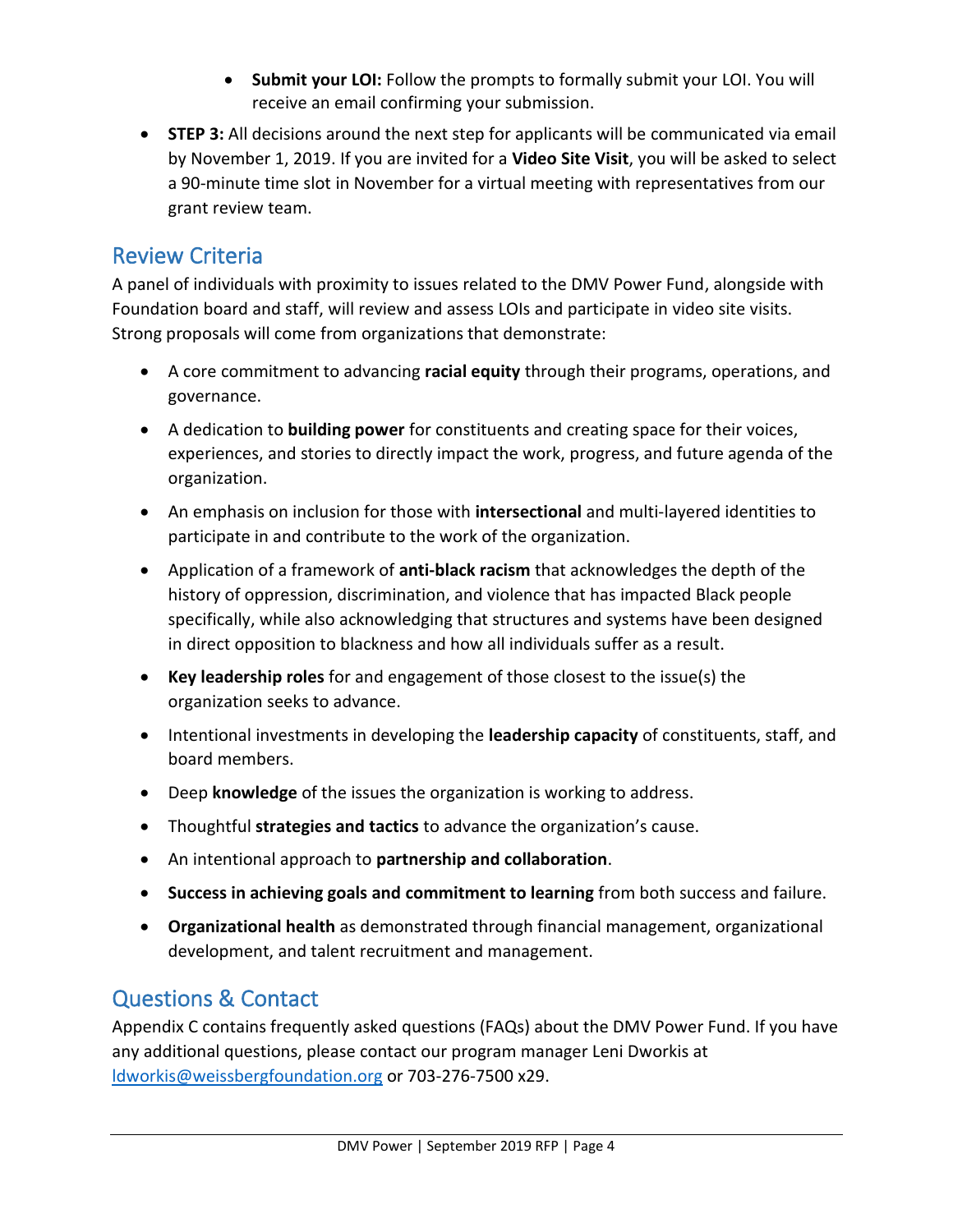## Appendix A: Eligibility Quiz

Prospective grant applicants must be able to answer YES to ALL of the questions below in order to submit an LOI. If you answer NO to any of these questions, please do not submit an LOI.

|                                                                                                                                                                                                           | <b>YES</b> | <b>NO</b> |
|-----------------------------------------------------------------------------------------------------------------------------------------------------------------------------------------------------------|------------|-----------|
| $1.$ Is your organization located in Washington, DC or the state of<br>Virginia?                                                                                                                          |            |           |
| 2. Does your organization primarily serve communities in<br>Washington, DC or the state of Virginia?                                                                                                      |            |           |
| $3.$ Does your organization explicitly use anti-racism strategies $-$<br>those that intentionally oppose racism and promote racial<br>justice - in addressing social, political, and economic inequities? |            |           |
| $4.$ Is your organization actively engaged in community organizing,<br>civic engagement, advocacy, and/or other tactics to build<br>power as part of your strategy for change?                            |            |           |
| $5.$ Is power-building of and by people of color integral to your<br>work?                                                                                                                                |            |           |
| $6.$ Is your board committed to your work around racial equity?                                                                                                                                           |            |           |
| 7. For Virginia-based organizations, do you undertake at least part<br>of your systems change work at the state level and/or state-<br>wide?                                                              |            |           |
| $8.$ Will your organization commit to engaging in at least one in-<br>person grantee convening and two other capacity-building<br>activities in each year of the grant program?                           |            |           |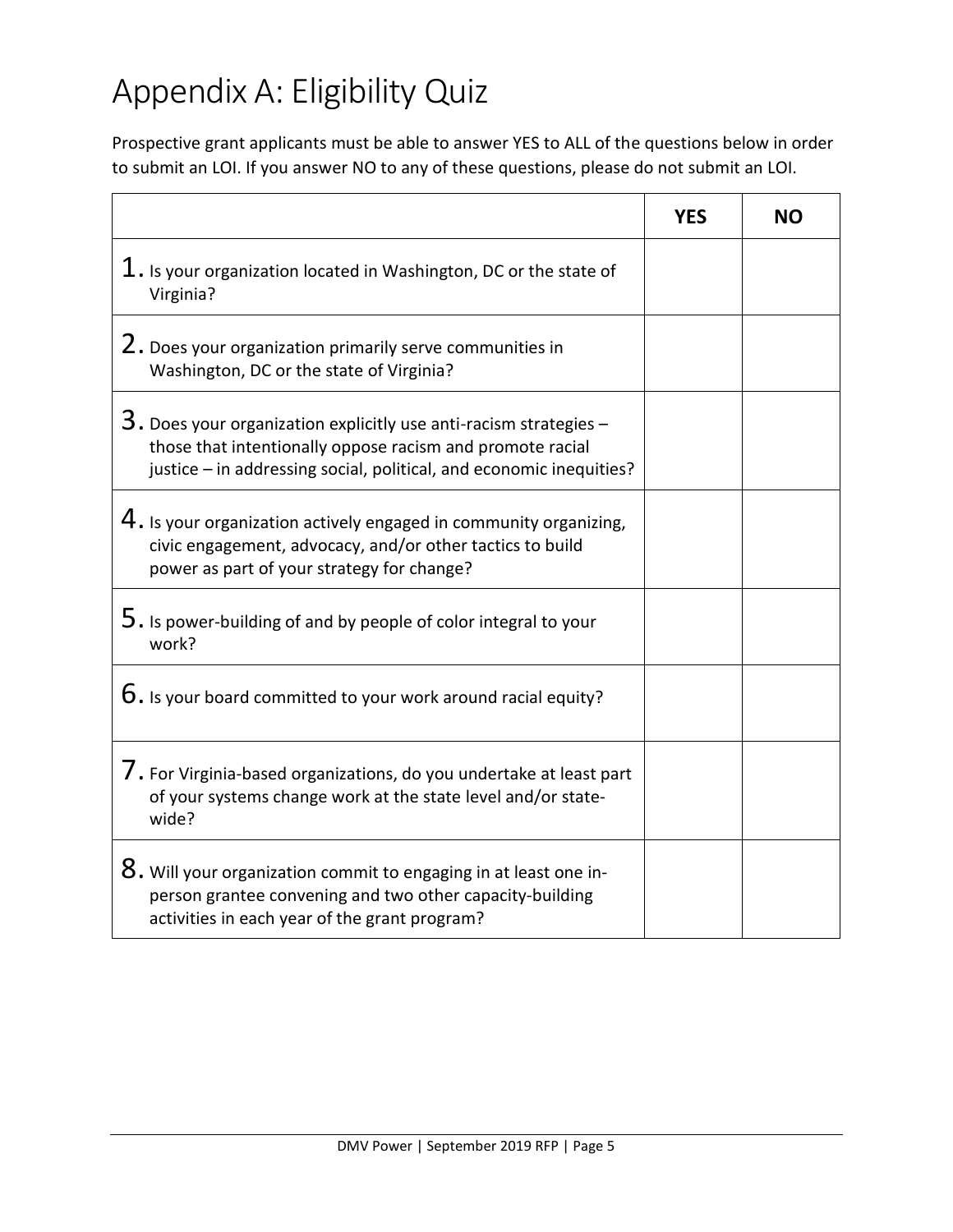## Appendix B: LOI Questions

LOIs should only be submitted if you answered YES to all of the Eligibility Quiz questions. Below is a preview of the questions asked for the LOI. LOIs must be submitted through the Weissberg Foundation's online grant making portal: <http://bit.ly/WFGrantPortal>.

- 1. **Budget:** 
	- a. What is your organization's annual operating budget for the current fiscal year?
	- b. If you are applying for a program grant specifically for your advocacy, organizing, and/or civic engagement, what is the budget for that work?
- 2. **Organization Background:** Please provide a brief history of your organization (e.g., when and why it was founded, what have been some major milestones) and your current vision and mission.
- 3. **Geography:** What wards or neighborhoods in Washington, DC and/or what areas of Virginia does your organization reach and/or serve?
- 4. **Strategy:** What are the major strategies you use in your work and how do they advance racial equity?
- 5. **Outcomes:** What are the key outcomes you seek through your work?
- 6. **Power-Building:** In what ways does your work build power of directly impacted individuals, and what are some achievements that highlight these efforts?
- 7. **Centering Key Constituencies:** Who are the key constituencies you engage and in what ways are their lived experiences centered in your work? Please be as specific as possible in terms of demographics, geography, lived experience, etc.
- 8. **Representation:** How is the community you serve represented on your staff, on your board, in your membership (if applicable), and/or in other leadership capacities?
- 9. **Impact:** What are 2-3 recent accomplishments of your organization?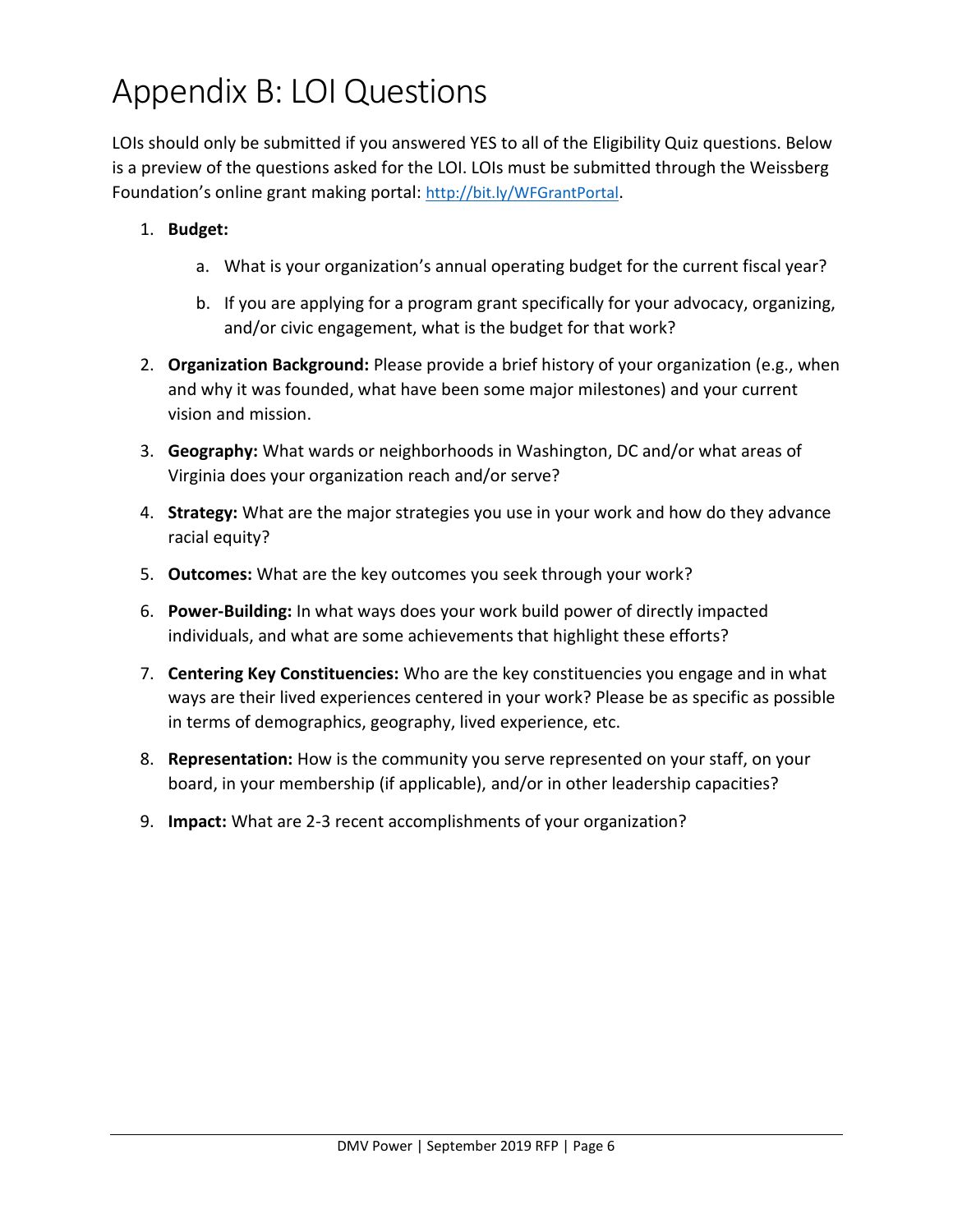## Appendix C: FAQs

#### **What do you mean by advocacy, organizing, and civic engagement?**

There are varying definitions for advocacy, organizing, and civic engagement. The following definitions from our colleagues resonate the most with the Weissberg Foundation.

- **Advocacy:** *any action that speaks in favor of, recommends, argues for a cause, supports or defends, or pleads on behalf of others. It includes public education, regulatory work, litigation, and work before administrative bodies, lobbying, voter registration, voter education, and more.* [\(Alliance for Justice\)](https://www.afj.org/)
- **Community organizing:** *a multi-faceted strategy for social change that relies on the leadership of members from the affected community to bring about change*. HSF also states the following goals of community organizing: 1) improve social conditions, outcomes, and the quality of life for marginalized communities through systemic change; 2) build the leadership within marginalized communities; and 3) strengthen democratic participation and accountability of decision makers to marginalized communities. [\(Hill-Snowdon Foundation\)](http://hillsnowdon.org/)
- **Civic engagement:** *the process of helping people be active participants in building and strengthening their communities, whether that community is defined as a physical place, or a shared identity/interest.* In other words, civic engagement is *a spectrum of ways people can participate in self-governance, from interactions with government to voluntary associations, and everything in between.* [\(Philanthropy for Active Civic](http://www.pacefunders.org/)  [Engagement\)](http://www.pacefunders.org/)

#### **Why does DMV Power only support organizations engaged in advocacy, organizing, and civic engagement?**

In *Criteria for Philanthropy at Its Best: Benchmarks to Assess and Enhance Grantmaker Impact*, the [National Committee for Responsive Philanthropy](https://www.ncrp.org/) writes that, "Organizations working on policy advocacy, organizing and civic engagement offer a powerful real-world example of systems thinking and theory in action. This work enhances our pluralistic democracy, provides voice to communities that would otherwise not be heard, demonstrates an understanding of systemic reform and results in tremendous impact. With several notable exceptions, civic engagement, advocacy and organizing are under-funded by foundations, and community groups struggle to raise the resources needed to engage in this important work." Though this was written in 2009, it still holds true.

#### **Can you elaborate on the core principles of the DMV Power program?**

1. **Systemic Oppression** – when social systems and institutions perpetuate racism because they are structurally inequitable (i.e., they are intentionally structured to deny access, opportunity, and power to certain groups).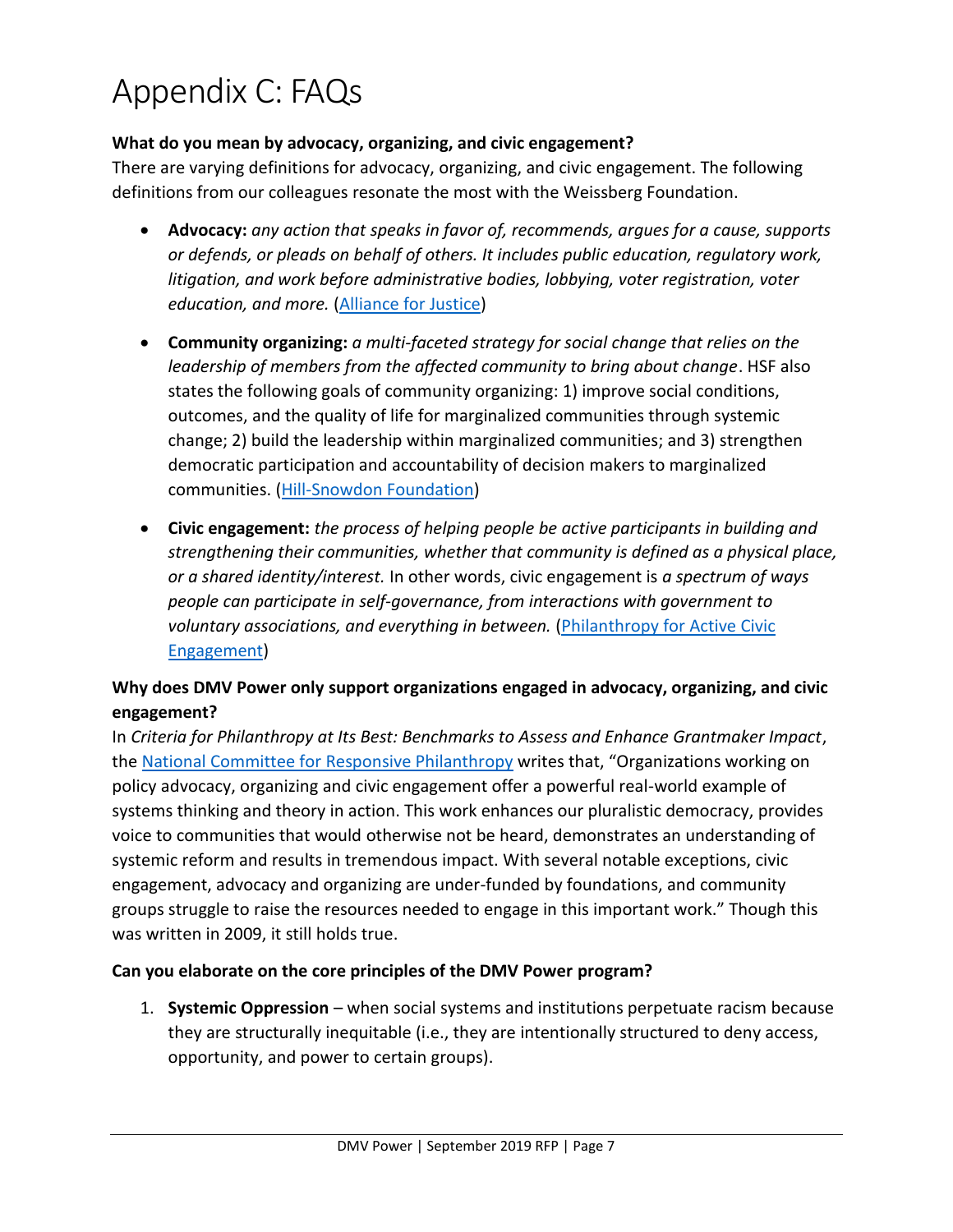- 2. **Lived Experience** the understanding that only individuals who experience oppression can speak first-hand to the ways that their experiences have shaped their perspectives on racism or intersect with racial justice.
- 3. **Multi-Issue Lives**  an acknowledgement that those who experience oppression most often do not experience it on only one front or through only one facet of life; racial inequity is perpetuated through overlapping and compounded issues such as housing inequity, food scarcity, educational inopportunity, involvement in the criminal justice system, and a lack of/under-employment, among others.
- 4. **Intersectionality** a recognition that identity is dynamic and multi-layered and that each of these components independently and when taken together reflect a spectrum of power and oppression that exist among a long list of social strata such as race, class, gender, sexual orientation, age, ability, religion, etc.
- 5. **Historical Oppression** the experience of injustice that is both ubiquitous and chronic, which holds weight intergenerationally; this structural exclusion and inequity has been over time normalized into the lives of those experiencing it and internalized into those perpetuating it.
- 6. *Anti***-Racism** the practice of intentionally opposing racism and promoting racial tolerance through actions and belief systems.

#### **What are some examples of disrupting, moving and voicing power?**

- *Disrupting power* might include offering political educational opportunities to the community and/or challenging governmental systems through mobilizing and engaging constituents to push forward policy change, propose alternative legislation, and testify at hearings.
- *Moving power* might include creating strategic, issue-based campaigns and/or engaging community members in on the ground efforts, such as door knocking, resource distribution, and local forums and talks.
- *Voicing power* might include focusing on building, shaping, and changing narratives and/or engaging community members in conversations to address and advance issues that are central to their lives.

#### **What are the details for the September 10, 2019 informational webinar?**

The webinar will take place on September 10, 2019 from 2:00-2:45pm via Zoom. Please use the following link to access the webinar[: http://bit.ly/Register\\_DMVPower.](http://bit.ly/Register_DMVPower) Join via phone at 646-876-9923 and enter the meeting ID 252 201 746. After registering, you will receive a confirmation email containing information about joining the meeting.

#### **What if I am unable to make the September 10, 2019 informational webinar?**

The call will be recorded, and we will provide a link to the recording on our website on the DMV Power page. Or, request the link directly from Leni Dworkis at [ldworkis@weissbergfoundation.org](mailto:ldworkis@weissbergfoundation.org) or 703-276-7500 x29.